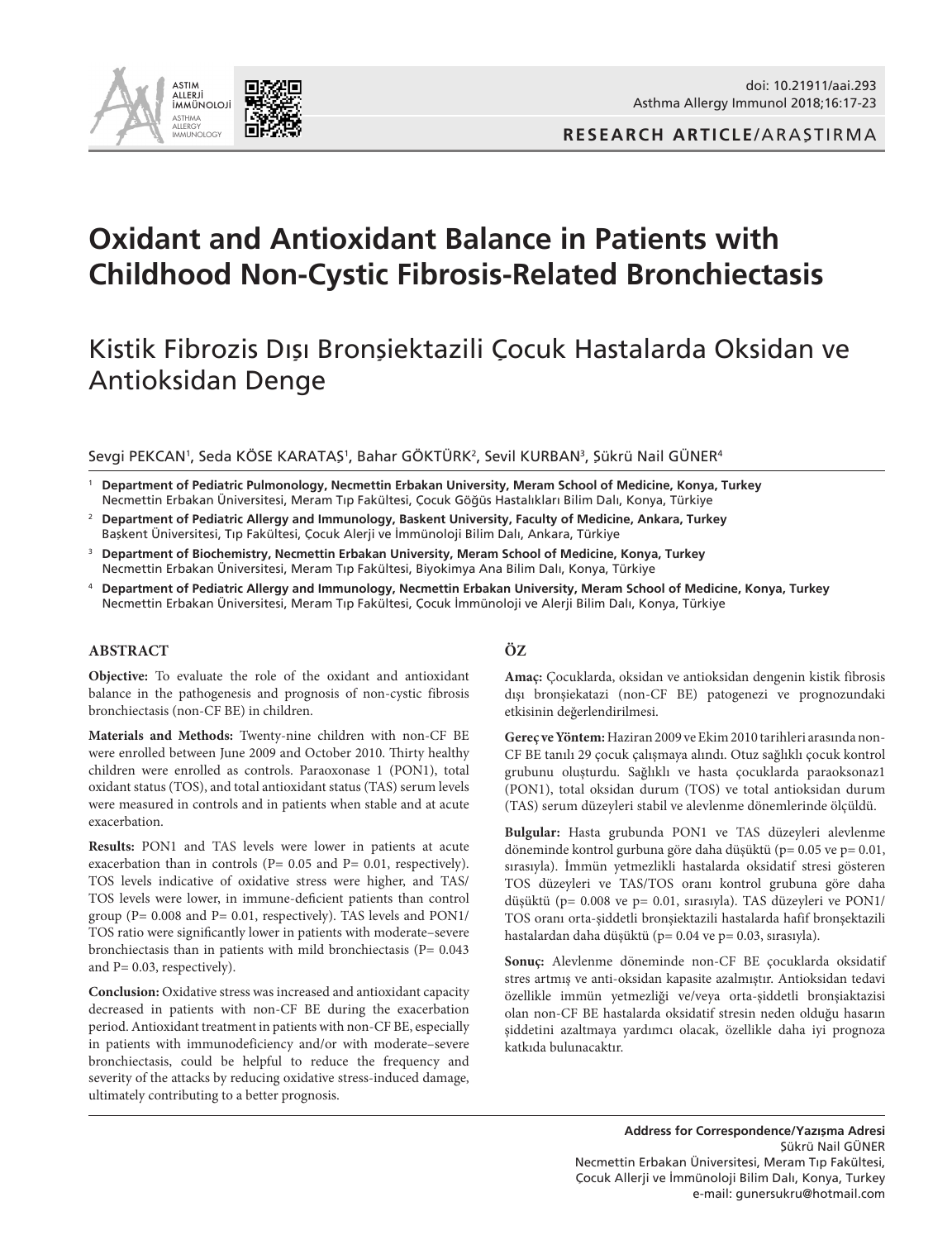| Key words: Children, non-cystic fibrosis-related bronchiectasis, | Anahtar kelimeler: Cocuk, kistik fibrosis dışı bronşiektazi, oksidatif |  |  |
|------------------------------------------------------------------|------------------------------------------------------------------------|--|--|
| oxidative balance, paraoxonase                                   | denge, paraoksonaz                                                     |  |  |
| Received: 30/11/2016 • Accepted: 10/02/2017                      | Geliş Tarihi: 30/11/2016 • Kabul Tarihi: 10/02/2017                    |  |  |

## **INTRODUCTION**

Bronchiectasis is a chronic inflammatory disease of the bronchial wall characterized by congenital or acquired irreversible dilation (1). In developed countries, the most common cause is cystic fibrosis with other types of bronchiectasis being defined as non-cystic fibrosis bronchiectasis (non-CF BE). At tissue level, bronchiectasis is considered to arise from inflammatory destruction of muscle, elastic tissue, and bronchial wall cartilage resulting from long-term contact of inflamed mucoid fluid with the bronchial wall (2,3).

Free radical production and elimination rates are well balanced under physiological conditions. This balance is known as oxidative balance. However, an increase in the production rate or a decrease in the elimination rate leads to imbalance between free radical production and antioxidant defense mechanisms, thereby causing tissue injury (4-6). This imbalance is known as oxidative stress. If not neutralized, free radicals degrade cellular membrane proteins, inhibit cellular functions, and make DNA susceptible to breaks and mutations by affecting nuclear genetic material. Chronic diseases and cell death occur as the result of oxidative stress and subsequent tissue injury.

Paraoxonase (PON) is an enzyme associated with high-density lipoproteins that exerts antioxidant effects by inhibiting fatty acid oxidation in low-density lipoproteins. Increased lipid and protein oxidation products and oxidative stress caused by a reduction in antioxidant enzymes and vitamins reduce PON level. An organism's oxidant– antioxidant balance can be determined by measuring the antioxidant enzyme activity and the oxidant/antioxidant level, but an easier way is to measure the total oxidant status (TOS) and the total antioxidant status (TAS). Oxidants and antioxidants are involved in the pathogenesis of many renal, pulmonary, cardiac, hematologic, and neurologic diseases. Studies based on the measurement of oxidants and antioxidants have been conducted for pulmonary diseases such as chronic obstructive pulmonary disease (COPD), tuberculosis, and cystic fibrosis (7-11). In this study, we evaluated the role of the oxidant and antioxidant balance

in the pathogenesis and prognosis of pediatric non-cystic fibrosis bronchiectasis (non-CF BE) by measuring serum PON1, TAS, and TOS levels.

#### **MATERIALS and METHODS**

A total of 29 patients who were being followed up at the Division of Pediatric Pulmonology of Necmettin Erbakan School of Medicine were included in this prospective case-control study between June 2009 and October 2010. Twenty-nine patients were evaluated at acute exacerbation and 28 cases were evaluated during the stable period following exacerbation (one patient died during the exacerbation period). Thirty healthy children whose age and sex were matched to the study group and who were admitted to a general pediatrics clinic for regular check-up and did not have any diseases were included as controls.

Ethics committee approval was obtained from Necmettin Erbakan University Meram School of Medicine. Support was provided by Scientific Research Projects of Necmettin Erbakan University. All parents were informed about the content and aim of the study, and informed consent was obtained. Patients whose parents did not agree to participate and those who had cystic fibrosis-related bronchiectasis were excluded from the study.

Date of participation, age, sex, height, weight, percentiles, body mass index (BMI), body temperature, respiratory rate, oxygen  $(O_2)$  saturation, physical examination findings, smoking status at home, number of family members, status of chest physiotherapy, yearly influenza vaccination status, duration of follow-up, and duration of therapy during the exacerbation period were recorded at acute exacerbation. Height, weight, percentiles, BMI, body temperature, respiratory rate,  $O_2$  saturation, and physical examination findings were recorded again during the stable period.

Increase in sputum production, change in the quality of sputum, increase in cough, dyspnea, fever, elevated C-reactive protein (CRP), procalcitonin, and novel infiltration on chest radiography were accepted as exacerbation criteria. Postero-anterior chest radiography,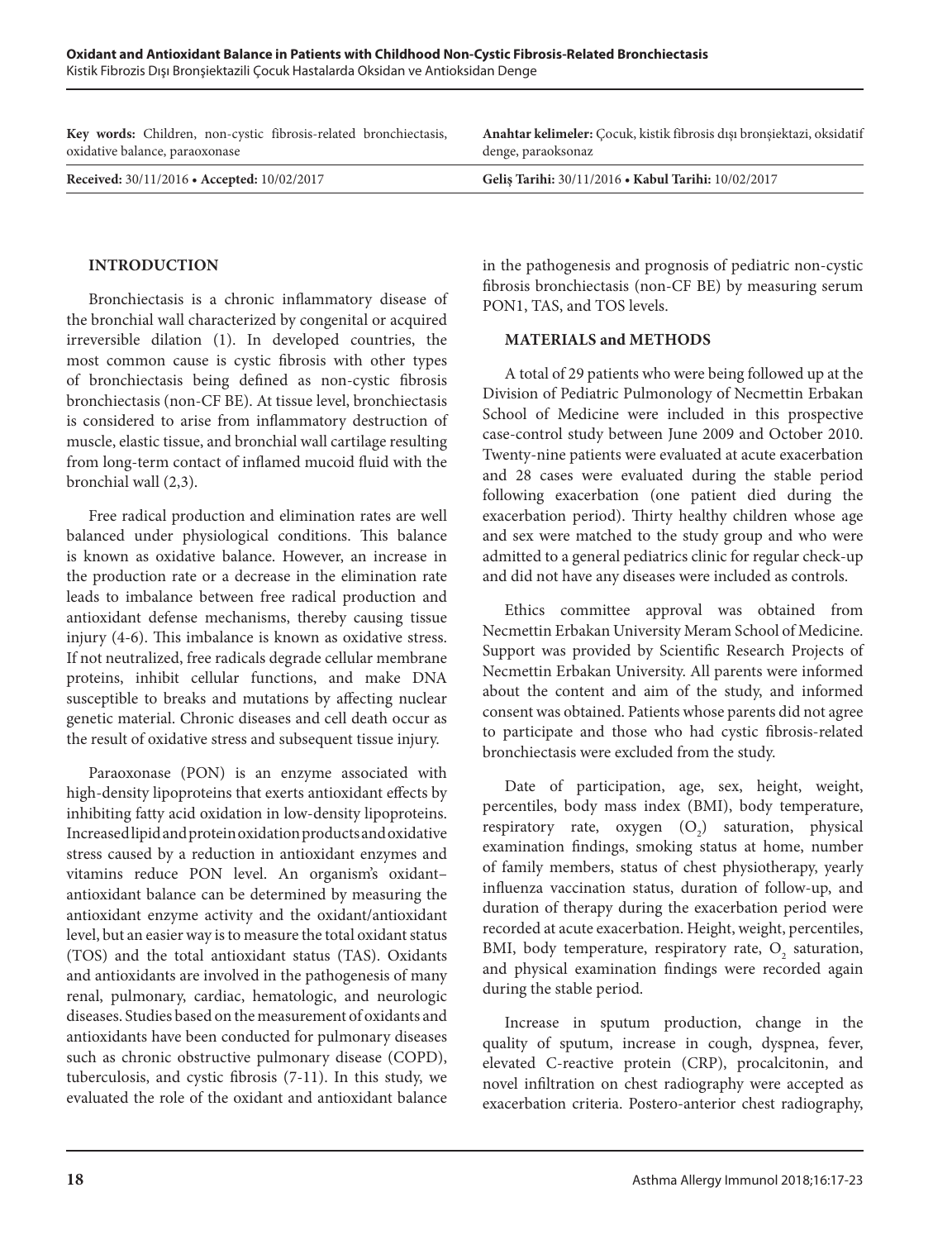complete blood count, erythrocyte sedimentation rate (ESR), CRP, procalcitonin, sputum culture, and blood gas analysis were obtained from the patients in order to determine the exacerbation criteria. Respiratory function test was performed in patients compliant to the test. During this period, patients received antibiotic therapy for 14 days either in outpatient or in inpatient setting.

Previously or newly obtained tomographic scans of all patients were evaluated. Anatomic spread of bronchiectasis was evaluated by a radiologist blinded to the clinical condition of the patients and scored individually for each lobe: grade 0, no bronchiectasis findings; grade 1, mild bronchiectasis (<25% of the lobe); grade 2, moderate bronchiectasis (25–50% of the lobe); grade 3, severe bronchiectasis (> 50% of the lobe). Scores of all lobes were summed up and an overall score was obtained according to the severity of bronchiectasis (11). A total score of 0–6 indicated mild bronchiectasis, 7–12 indicated moderate bronchiectasis, and 13–18 indicated widespread bronchiectasis.

Auscultation findings were recorded separately as crackles and rhonchi according to zones. Crackles were not classified according to being inspiratory or expiratory or to type.

Blood (5 cc) was withdrawn from controls and from patients with bronchiectasis at acute exacerbation and 1 month following antibiotherapy, during the stable period. Blood was centrifuged at 2500 rpm for 10 min and sera were separated. Serum samples were stored at -80°C until use. PON1, TOS, and TAS levels were determined at the Central Laboratory of Biochemistry, Necmettin Erbakan University Meram School of Medicine.

Paraoxone was used as substrate for measurement of PON1 activity and absorbance of the color formed upon hydrolysis of paraoxone was recorded at 412 nm and 37°C. Paraoxonase activity was measured as basal activity and results were given in U/L. TOS was determined by using an automatized measurement method (12,13). Oxidants in the sample convert ferrous ion-o-dianisidine to ferric ion. Ferric ion forms a color complex with xylenol orange in an acidic environment. Density of the color measured spectrophotometrically is related with the total amount of oxidant molecules. Measurement was calibrated with hydrogen peroxide  $(H_2O_2)$  and the results were given in  $\mu$ mol  $\mathrm{H}_{2}\mathrm{O}_{2}$  equiv/L (12,13). TAS was determined with an automatized measurement method based on the formation

of a characteristic pale color upon addition of antioxidants to a solution containing 2,2'-azino-bis (3-ethylbenzthiazoline-6-sulfonic acid) (ABST). Results were given in mmol Trolox equivalent/L (12,13).

The Statistical Package for the Social Sciences (SPSS) for Windows version 15.0 was used as the statistical analysis program to assess the data. Tests of normality were conducted to compare the general characteristics between patients and controls. The chi-square and Fisher's exact test was used to compare the differences between the frequency rates of the categorical data. Student's t test and the Mann–Whitney U test were used to compare the difference between the averages of the data that did and did not comply with normal distribution, respectively. For repetitive measurements, one-way analysis of variance was used. Statistical significance was set at P<0.05, and the confidence interval (CI) was determined at a 95% level.

### **RESULTS**

Of 29 patients with non-CF BE, 14 (48.3%) were boys and 15 (51.7%) were girls. Their mean age was  $10.55 \pm 4.31$ years (16–202 months). The control group consisted of 14 (46.7%) boys and 16 (53.3%) girls. There was no statistically significant difference between groups in terms of age and sex ( $P > 0.05$ ).

A respiratory function test could not be done in five patients due to non-compliance to the test. Decreased  $\mathrm{FEV}_1$  (<80%) was detected in 18 patients (75%), decreased FVC (<80%) was detected in 19 patients (79.1%), and decreased FEF<sub>25-75%</sub> (<80%) was detected in 23 patients (95.8%). Body weight, BMI,  $\text{FEV}_1$ , FVC,  $\text{FEF}_{25-75\%}$ ,  $\text{pO}_2$ values of non-CF BE patients were significantly higher during the stable period than during the exacerbation period (P<0.05). Fever, respiratory rate, white blood cell count, neutrophil and lymphocyte ratios, ESR, and CRP values were significantly lower during the stable period than during the exacerbation period (P<0.05). Weight gain was significantly higher during the stable period (P= 0.001).

There was no statistically significant difference between the exacerbation and stable periods in terms of height, procalcitonin, and  $\text{FEV}_1/\text{FVC}$  ratio (P > 0.05) (Table I).

Complaints reported during the exacerbation period were cough (100%), increased sputum (93.1%), change in the color of sputum (79.3%), dyspnea (44.8%), fever (31%),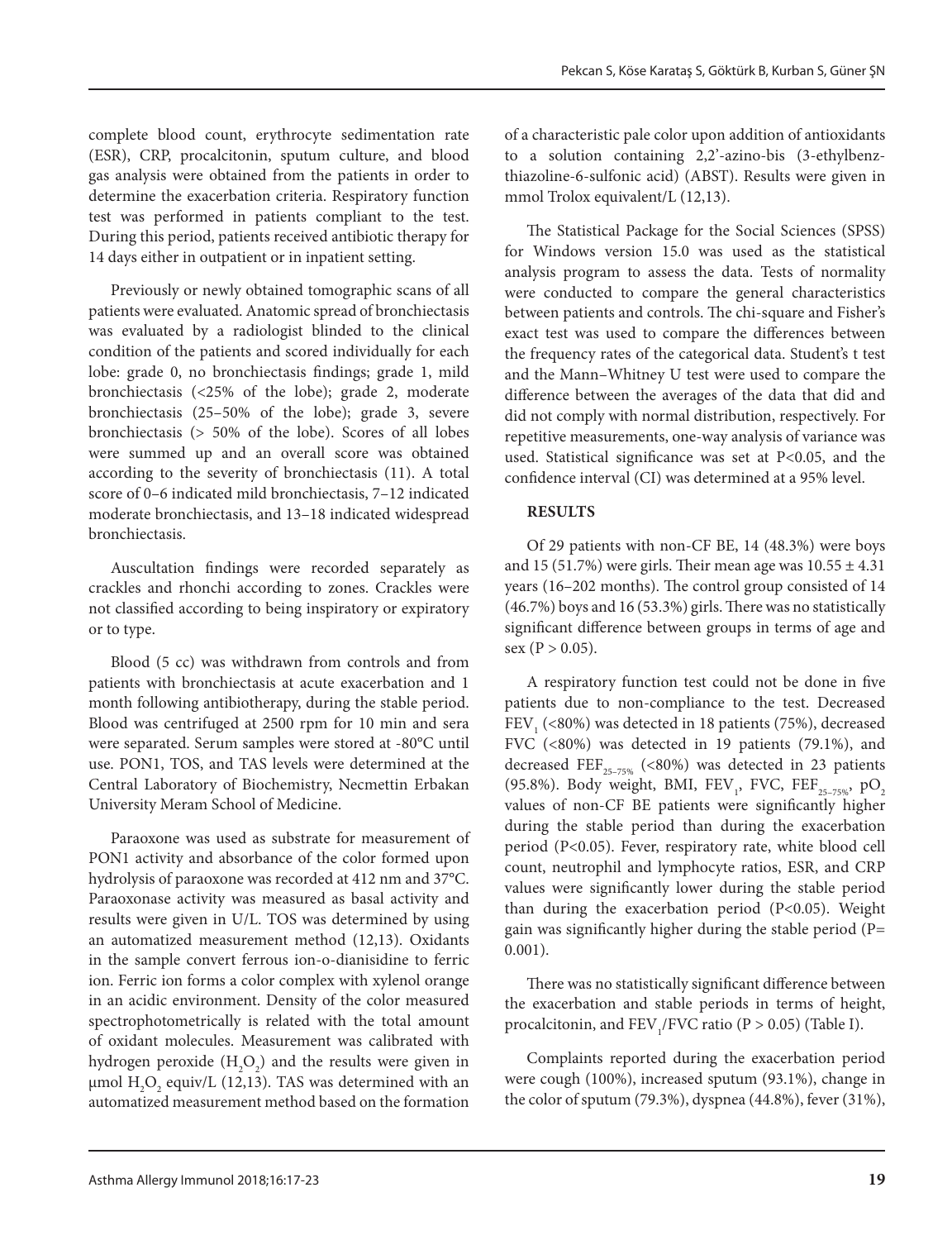fatigue (31%), hemoptysis (6.9%), and chest pain (3.4%). Physical examination findings during the exacerbation period were as follows: crepitant rale (24 patients [82.7%]), rhonchus (17 patients [58.6%]), dyspnea (13 patients [44.8%]), decreased  $O_2$  saturation ( $\leq 92\%$ ) (11 patients [37.9%]), fever (9 patients [31.0%]), tachypnea (9 patients [31%]), and decreased respiratory sounds (3 patients [10.3%]). Chest deformity and clubbing were detected in 9 (31%) and 5 patients (17.2%), respectively. Six patients (20.6%) had undergone surgery for bronchiectasis.

Distribution of cases according to etiology was as follows: previous lung infection (14 patients [48.3%]), asthma (8 patients [27.6%]), immune deficiency (4 patients [13.8%]), tuberculosis (1 patient [3.4%]), Swyer– James syndrome (1 patient [3.4%]), and primary ciliary dyskinesis (1 patient [3.4%]).

|         |  |  | Table I. Clinical and laboratory characteristics of patients |  |
|---------|--|--|--------------------------------------------------------------|--|
|         |  |  | with non-CF BE during both exacerbation and stable           |  |
| periods |  |  |                                                              |  |

|                                    | Exacerbation<br>$(n=29)$ | <b>Stable</b><br>$(n=28)$ |
|------------------------------------|--------------------------|---------------------------|
| Body weight (kg)                   | $32.43 \pm 16.14*$       | $33.16 \pm 16.48$         |
| Height (cm)                        | $135.36 \pm 24.47$       | $136.11 + 24.14$          |
| BMI $(kg/m2)$                      | $16.36 \pm 3.10^*$       | $16.65 \pm 3.21$          |
| Body temperature (°C)              | $37.31 \pm 0.91*$        | $36.91 \pm 0.21$          |
| Respiratory rate (/min)            | $28.75 \pm 8.80^*$       | $22.79 \pm 2.82$          |
| WBC count $(\text{/mm}^3)$         | $11851 \pm 5061*$        | $7600 \pm 2360$           |
| $PMNL$ $(\% )$                     | $64.39 \pm 16.44*$       | $58.34 \pm 7.95$          |
| Lymphocyte (%)                     | $25.71 \pm 14.42^*$      | $30.37 \pm 7.89$          |
| $ESR$ (mm/h)                       | $33.64 \pm 23.45^*$      | $12.75 \pm 8.55$          |
| $CRP$ (mg/dL)                      | $36.43 \pm 30.54*$       | $4.73 \pm 2.40$           |
| Procalcitonin (ng/mL) <sup>a</sup> | $0.08(0.02 - 0.50)$      | $0.04(0.01 - 0.45)$       |
| $pO$ <sub>2</sub> (mmHg)           | $86.93 \pm 5.06*$        | $92.00 \pm 3.32$          |
| FEV,                               | $61.54 \pm 22.87*$       | $68.92 \pm 24.02$         |
| <b>FVC</b>                         | $69.33 \pm 21.39*$       | $75.25 \pm 19.63$         |
| FEV,/FVC                           | $81.92 \pm 11.94$        | $83.46 \pm 12.04$         |
| $\rm{FEF}_{25-75\%}$               | $50.75 \pm 24.91*$       | $57.67 \pm 27.52$         |

Data are the mean ± standard deviation.

**<sup>a</sup>** Median (minimum–maximum), **\*** P<0.05

**BE:** Bronchiectasis, **BMI:** Body mass index, **WBC:** White blood cell, **PMNL:** Polymorphonuclear leukocyte, **ESR:** Erythrocyte sedimentation rate, **CRP:** C-reactive protein, **FEV1:** Forced expiratory volume in one second, **FVC:** Forced vital capacity, **FEF**<sub>25-75%</sub>: Forced expiratory flow 25-75%.

Anatomic spread of bronchiectasis was as follows: mild (24 patients [82.7%]), moderate (4 patients [13.8%]), and severely widespread (1 patient [3.4%]).

PON1 and TAS levels indicative of antioxidant activity were decreased during the exacerbation period in non-CF BE patients compared to controls. Although not statistically significant, TOS levels indicative of oxidant activity were elevated slightly during the exacerbation period in non-CF BE patients compared to controls. Although not statistically significant, PON1 and TAS levels were decreased slightly, and TOS levels did not change during the exacerbation period compared to the stable period. Therefore, antioxidant activity appears to be decreased slightly in non-CF BE patients at acute exacerbation compared to the stable period (Table II). PON1, TOS, and TAS levels were similar in non-CF BE patients during the stable period and in controls ( $P = 0.33$ ,  $P = 0.89$ , and  $P =$ 0.33, respectively). PON1/TOS level was higher in controls than in non-CF BE patients; among non-CF BE patients, PON1/TOS level was higher during the stable period than at acute exacerbation. PON1/TOS, and TAS/TOS levels were similar between groups (Table II).

When patients were classified according to the etiology of bronchiectasis, TOS levels indicative of oxidative stress were higher (P= 0.008), and TAS/TOS level was lower (P= 0.01), in immune-deficient patients. PON1 levels were lower in immune-deficient patients compared to other groups, but not significantly so (Table II).

Oxidative balance was evaluated according to severity of bronchiectasis based on thoracic computed tomography scores. Serum TAS and PON1/TOS levels were significantly lower in patients with moderate–severe bronchiectasis compared to patients with mild bronchiectasis ( $P= 0.043$ ) and P= 0.03, respectively). Although TAS/TOS and PON1 levels were lower and TOS levels were higher in patients with moderate–severe bronchiectasis, the differences were not statistically significant (Table II). It is possible that oxidative stress increases as the anatomic spread of bronchiectatic areas increases, but antioxidant capacity is insufficient.

There were no correlations between the FEV1 and PON1(r=-0.03; p=0,69), FEV1 and TAS (r=-0.05; p=0.81), FEV1 and TOS (r=-0.10; p=0,66), FVC and PON1 (r=0,23; p=0.33), FVC and TAS (r=0,08; p=0,71), FVC and TOS  $(r=-0.11; p=0.61)$ .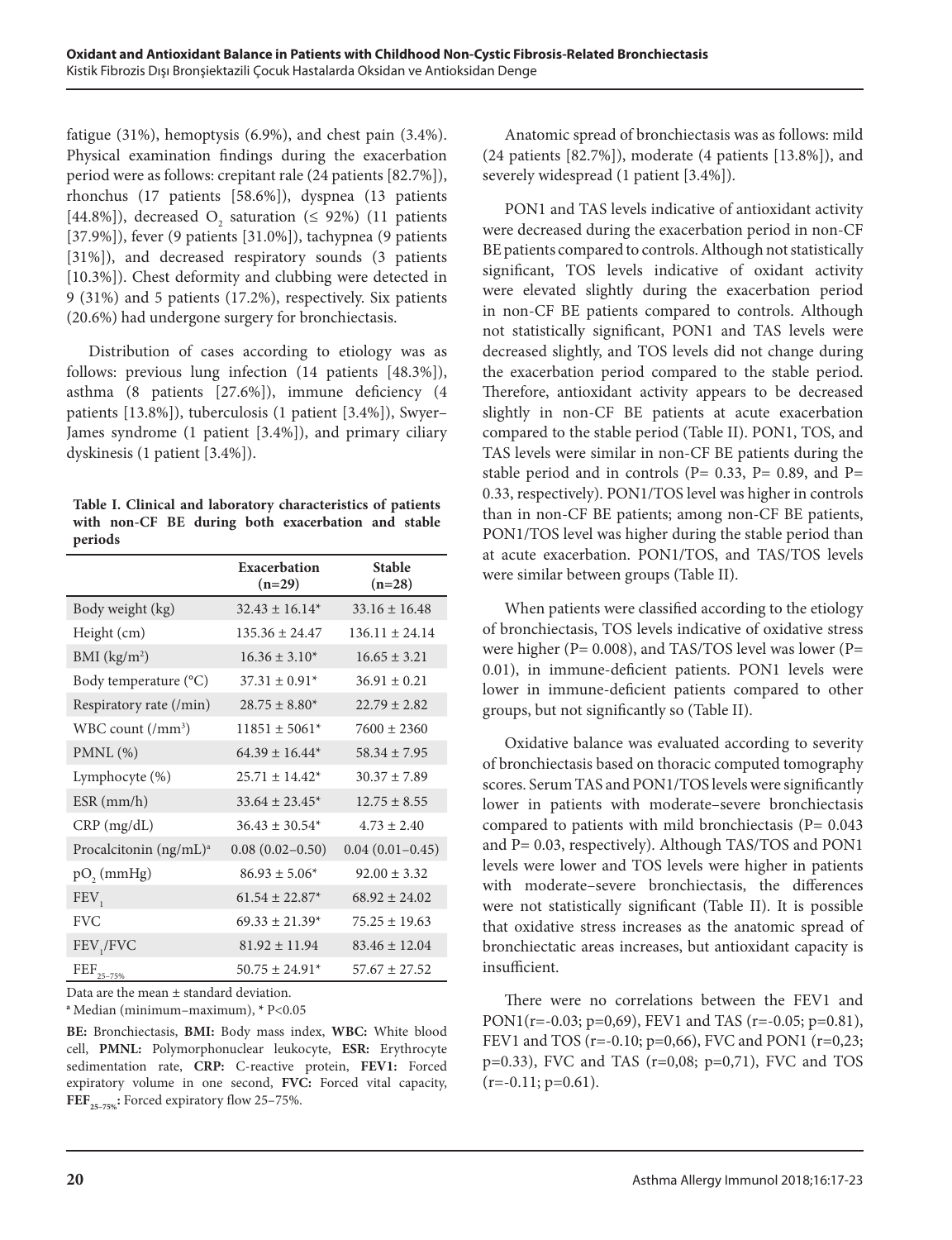|                 | PON <sub>1</sub>    | <b>TAS</b>         | <b>TOS</b>                      | PON1/TOS           | <b>TAS/TOS</b>     |
|-----------------|---------------------|--------------------|---------------------------------|--------------------|--------------------|
| <b>Type</b>     |                     |                    |                                 |                    |                    |
| Exacerbation    | $47.67 \pm 31.48^*$ | $1.96 \pm 0.35^*$  | $40.22 \pm 26.67$               | $2.10 \pm 2.02$    | $0.08 \pm 0.05$    |
| Stable          | $52.01 \pm 34.96*$  | $2.14 \pm 0.37*$   | $40.78 \pm 26.20$               | $1.81 \pm 1.51$    | $0.07 \pm 0.03$    |
| Control         | $66.55 \pm 45.06*$  | $2.16 \pm 0.27*$   | $37.30 \pm 19.21$               | $2.56 \pm 2.82$    | $0.08 \pm 0.05$    |
| <b>Etiology</b> |                     |                    |                                 |                    |                    |
| <b>PPE</b>      | $39.90 \pm 22.91$   | $2.04 \pm 0.44$    | $31.47 \pm 18.78$ <sup>**</sup> | $1.89 \pm 1.68$    | $0.09 \pm 0.05$ ** |
| ID              | $26.57 \pm 14.65$   | $1.98 \pm 0.44$    | $84.86 \pm 14.22**$             | $0.31 \pm 0.15$    | $0.02 \pm 0.01**$  |
| Asthma          | $62.67 \pm 41.62$   | $1.93 \pm 0.45$    | $35.12 \pm 22.32**$             | $2.90 \pm 2.57$    | $0.07 \pm 0.04**$  |
| Tx CT score     |                     |                    |                                 |                    |                    |
| $0 - 6$         | $49.57 \pm 30.10$   | $2.02 \pm 0.35***$ | $37.63 \pm 26.79$               | $1.31 \pm 1.07***$ | $0.05 \pm 0.03$    |
| $7 - 18$        | $29.76 \pm 35.70$   | $1.67 \pm 0.21***$ | $52.99 \pm 24.24$               | $0.56 \pm 0.45***$ | $0.03 \pm 0.02$    |

**Table II. Comparison of PON1, TOS, TAS, PON1/TOS (antioxidant status), and TAS/TOS (oxidant status) levels of non-CF BE patients according to periods, etiology, and severity of bronchiectasis**

**PPE:** Previous pulmonary infection, **ID:** Immunodeficiency, **Tx CT:** Thoracic computed tomography.

**\*** PON1 and TAS levels were lower at exacerbation than in controls (P= 0.05 and P= 0.01, respectively)

**\*\*** TOS level was higher, and TAS/TOS level was lower, in the ID group than in other groups (P= 0.008 and P= 0.01, respectively)

\*\*\* TAS and PON1/TOS levels were lower in the moderate–severe BE group than in the mild BE group (P= 0.04 and P= 0.03, respectively).

#### **DISCUSSION**

The incidence of bronchiectasis is approximately 5/1.000.000 in the pediatric population, 1/25000 in patients aged 18–34 years, and 272/100.000 in patients aged 75 years and older. Its prevalence is estimated to be higher in developing countries (14-19).

Proteases and toxic oxygen radicals released from neutrophils that have migrated to the inflammation site have been shown to result in the inflammatory destruction of smooth muscle, elastic tissue, and the cartilage structure of the bronchial wall, injury to the ciliary structures, and gland hypersecretion (2,20). If oxygen radical formation exceeds the capacity of the antioxidant defense system under oxidative stress, increased free oxygen radicals interact with various cellular and extracellular components, resulting in structural and functional impairment. This imbalance may occur in favor of either oxidants or antioxidants (6,20). TAS reflects the total effect of antioxidants in plasma and body fluids, whereas TOS reflects the total effect of oxidants. Although oxidant–antioxidant/oxidant status can be determined by measuring oxidant and antioxidant molecules separately, these measurements are time consuming, costly, and complex. Therefore, we chose to determine the oxidant–antioxidant/oxidant status by measuring TOS and TAS.

Infections lead to oxidative damage by facilitating accumulation and activation of phagocytic cells in the lungs. However, increased  $\mathrm{O}_2$  production during the exacerbation period declines to normal levels during the stable period in COPD patients (10). In our study, PON1 and TAS levels were found to be lower during the exacerbation period than during the stable period in patients with non-CF BE.

Increased oxidative stress and decreased antioxidant system were studied in children with asthma, allergic rhinitis, and cystic fibrosis; and in adults with COPD, bronchiectasis, emphysema, and asthma (21). However, the number of studies in children is limited. In a study with 25 patients with pulmonary tuberculosis and 33 healthy controls, Selek et al. (22) found that PON, arylesterase, and total free sulfydryl levels were lower, and TOS and lipid hydroperoxide levels were higher in patients than in controls. Rai et al. (23) reported that oxidant and antioxidant status varied across different respiratory diseases. Malondialdehyde (MDA)—an indicator of plasma oxidant status—is significantly increased in patients with COPD, emphysema, bronchiectasis, and bronchial asthma. Antioxidant vitamins, namely vitamin E and vitamin C, are lower in those patients than in controls. Similarly, in our study, PON1 and TAS levels were lower in non-CF BE patients at acute exacerbation than in controls (decreased antioxidant activity), but TOS values were higher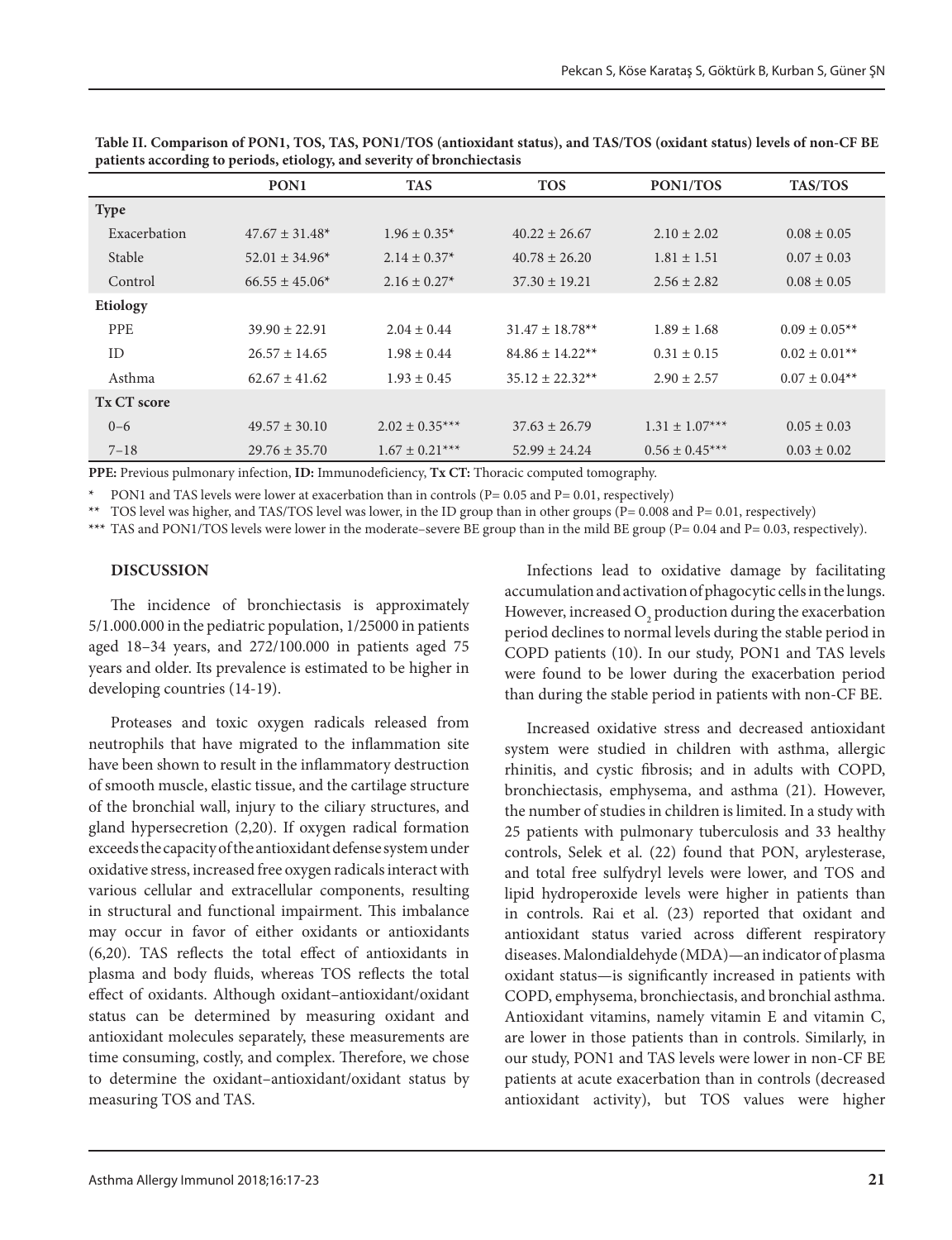(increased oxidant activity). Impairment of oxidant– antioxidant balance is common in cystic fibrosis patients, as inflammation and infection are constantly present (24). However, there is no constant inflammation in non-CF BE. Elevated oxidative stress was shown not only in lung tissue but also in circulation of children with asthma and cystic fibrosis-related bronchiectasis (25). Horvath et al. (26) suggested carbon monoxide as an oxidative stress marker in bronchiectasis patients; indeed, its levels were shown to be high in exhaled air despite anti-inflammatory therapy. Rahman et al. (27) reported lower plasma TAS levels in asthma patients than in controls. Stanojkovic et al. (28) found that TOS levels were elevated but returned to normal during the activation period in COPD patients; on the other hand, TAS levels were lower than normal both in activation and stable periods, and PON1 enzymatic activity was similar to that of controls. In a study by Gumral et al. (29), for the patients with bronchial asthma and chronic obstructive pulmonary disease, oxidative stress was found to increase both in activation and stable periods, while antioxidant enzymes were decreased. Similar results were obtained in non-CF BE patients both in activation and stable periods in our study. Two possible explanations are the induction of oxidative stress in the lung due to inflammation and the impairment of oxidant–antioxidant balance.

In a study by Olveira et al. (20), oxidative stress was increased, and antioxidant capacity was decreased, in 90 adult patients with bronchiectasis. No difference was found between cystic fibrosis-related bronchiectasis and non-CF BE. In our study, TOS level and oxidative stress were significantly higher  $(P= 0.008)$  in patients with immune deficiency compared to patients who had recurrent pulmonary infections and asthma with causes other than immune deficiency. Immune-deficient patients are more commonly exposed infections and thus to constant oxidative stress. It is possible that the antioxidant system is unable to cope with constant oxidative stress.

In this study, another factor affecting oxidative stress was the extent of the bronchiectatic area. Oxidative stress increased, and antioxidant capacity decreased, as the bronchiectatic area increased. To our knowledge, no other studies have reported similar findings. On the contrary, Palop-Cervera et al. (30) failed to identify a relationship between inflammation markers in the exhaled air and the severity of clinical and radiologic findings, respiratory function tests, quality of life; however, the authors found a relationship between inflammation markers and bacterial colonization.

In a study with asthma patients, Guo et al. (31) showed that nutritional support improves oxidant–antioxidant imbalance, inflammation, immune response, and pulmonary functions. We also consider that antioxidant or nutritional supplement administration would positively affect the prognosis of pediatric non-CF BE patients during the exacerbation period, with positive consequences to the quality of life.

The results of our study suggested that changes in PON1 activity could play a role in the pathogenesis of bronchiectasis, and that elevated TOS and decreased TAS levels could be the pathologic result of oxidative stress in bronchiectasis. Therefore, we suggest that plasma TOS and TAS levels, especially PON1/TOS levels, may be used as inflammation markers depending on the presence and the degree of inflammation in bronchiectasis patients. These markers' being elevated in widespread bronchiectasis may reflect prognosis during follow-up and even radiation exposure of children if oxidative stress markers stay stable during stable periods. Studies conducted with more patients are needed to understand progression of bronchiectasis through measurement of total oxidative stress and total antioxidant capacity measurement. Understanding the mechanism of action of oxidative stress in COPD, bronchiectasis, and other lung diseases would enable future potent antioxidant therapies.

In conclusion, oxidative stress increased, and antioxidant capacity decreased, in patients with non-CF BE at acute exacerbation. Antioxidant treatment in patients with non-CF BE, especially in patients with immunodeficiency and/ or with moderate–severe bronchiectasis, could be helpful to reduce the frequency and severity of the attacks.

# **AUTHORSHIP and CONTRIBUTORSHIP**

Sevgi Pekcan and Seda Kose Karatas conceived the study. Sevgi Pekcan and Bahar Gokturk participated in its design and drafted the manuscript. Sevil Kurban performed the laboratory studies. Sevgi Pekcan and Bahar Gokturk revised the manuscript. Sukru Nail Guner performed the statistical analysis and revised the manuscript. All authors read and approved the final manuscript.

# **ETHICS**

This study has been approved by the ethics committee at the Necmettin Erbakan University Meram Medical Faculty, Konya, Turkey.